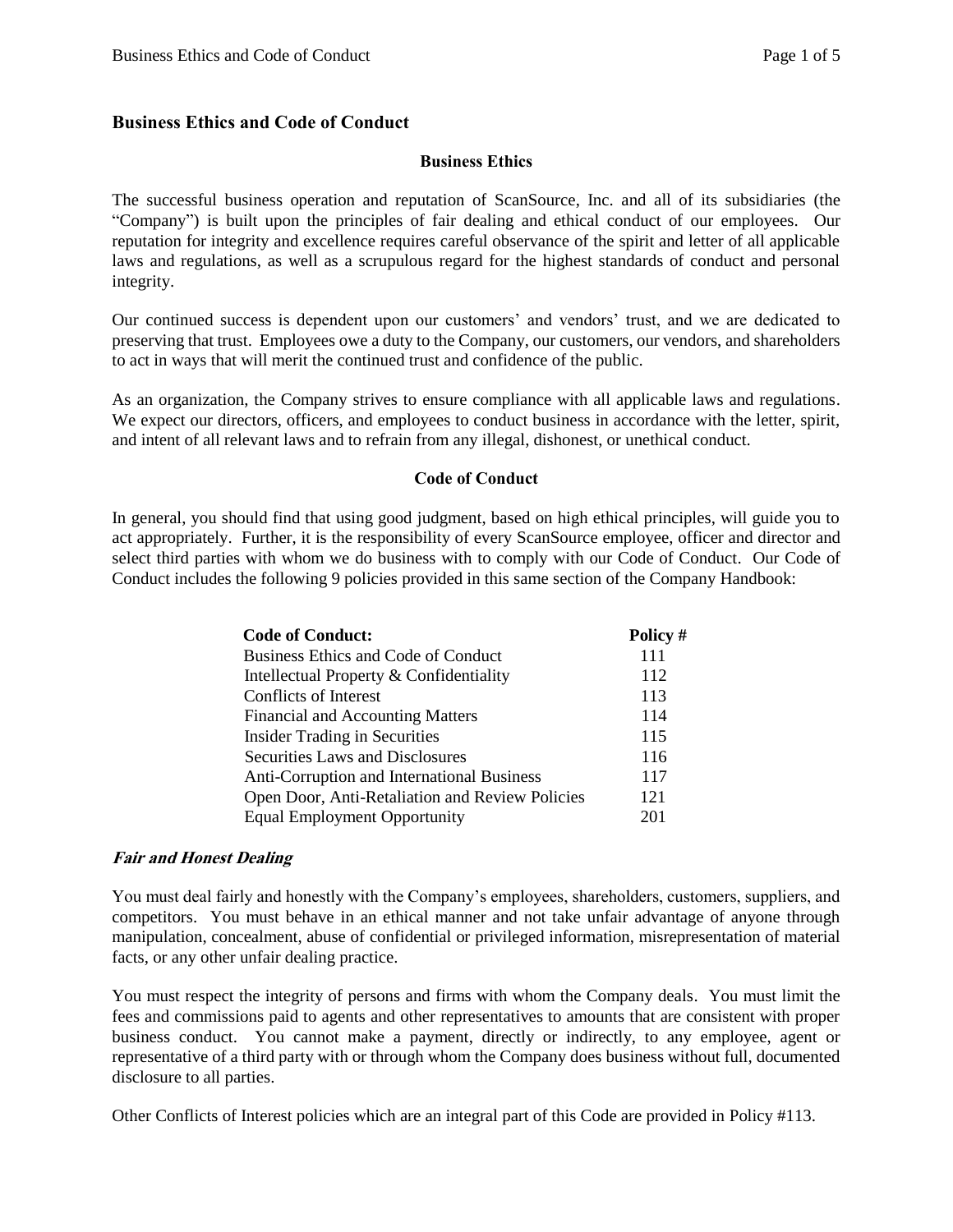The Company and its employees deal with government officials in the course of the Company's business, either out of necessity or in legitimate efforts to develop or maintain good working relationships. It is important that the responsible employees be thoroughly familiar with and comply with laws and regulations applicable to dealing with government officials. Employees should be aware that business practices which are acceptable in a commercial environment (*e.g.,* meals, transportation or entertainment) may not be acceptable when dealing with government officials. Employees should follow Company guidelines in their relationships with government officials, and should direct questions about particular situations to the General Counsel. Personal contributions to any political cause, party, candidate or charity should not be represented as coming from the Company or in any way tied to obtaining or maintaining business from a governmental entity or official. Other policies governing interaction with government officials, and integral to this Code, can be found in Policy #117.

Any investigation or review of the Company or its business practices by any government official is important to the Company. The Company's General Counsel must be notified of any request for information directed to the Company from any government official or agency before any information is furnished and before there is any agreement or understanding to furnish such information. While it is the Company's policy to cooperate with all appropriate inquiries, in order to make certain this is done properly, the General Counsel must be advised at the outset. Under no circumstance should any employee lie to or mislead a government official. Nor may an employee destroy any documents which have been, or which he or she believes will be, requested for inspection by a government official. Nothing in the Code of Conduct prohibits any person from reporting potential violations of law to relevant government authorities.

### **Compliance with Antitrust Laws**

You must comply with applicable antitrust and similar laws that regulate competition in the countries in which we operate. If a question arises as to how the antitrust laws apply to a particular business situation or whether our existing business practices comply with the law, every employee has both the right and the responsibility to review the question by calling the General Counsel. These laws prohibit, among other things:

- Agreements that unreasonably restrain competition including agreements (whether reflected through tacit understandings, side agreements, oral commitments or written contracts) regarding price fixing, bid rigging, market allocation and collusion (including price sharing) with anyone, including competitors, customers and suppliers;
- Monopolization, boycotts, certain exclusive dealing arrangements and price discrimination agreements; and
- Unfair trade practices, including bribery, misappropriation of trade secrets, deception, intimidation and similar unfair practices.

### **Compliance with Other Laws, Rules and Regulations**

The Company strives to ensure all activity on its behalf is in compliance with applicable laws, rules and regulations. You must comply with all applicable laws, rules and regulations, whether or not specifically addressed in this Code of Conduct. Securities Laws and Insider Trading policies are included as part of this Code as policies #115 and #116. Please contact the Company's General Counsel for additional guidance or if you have questions on any law, rule or regulation.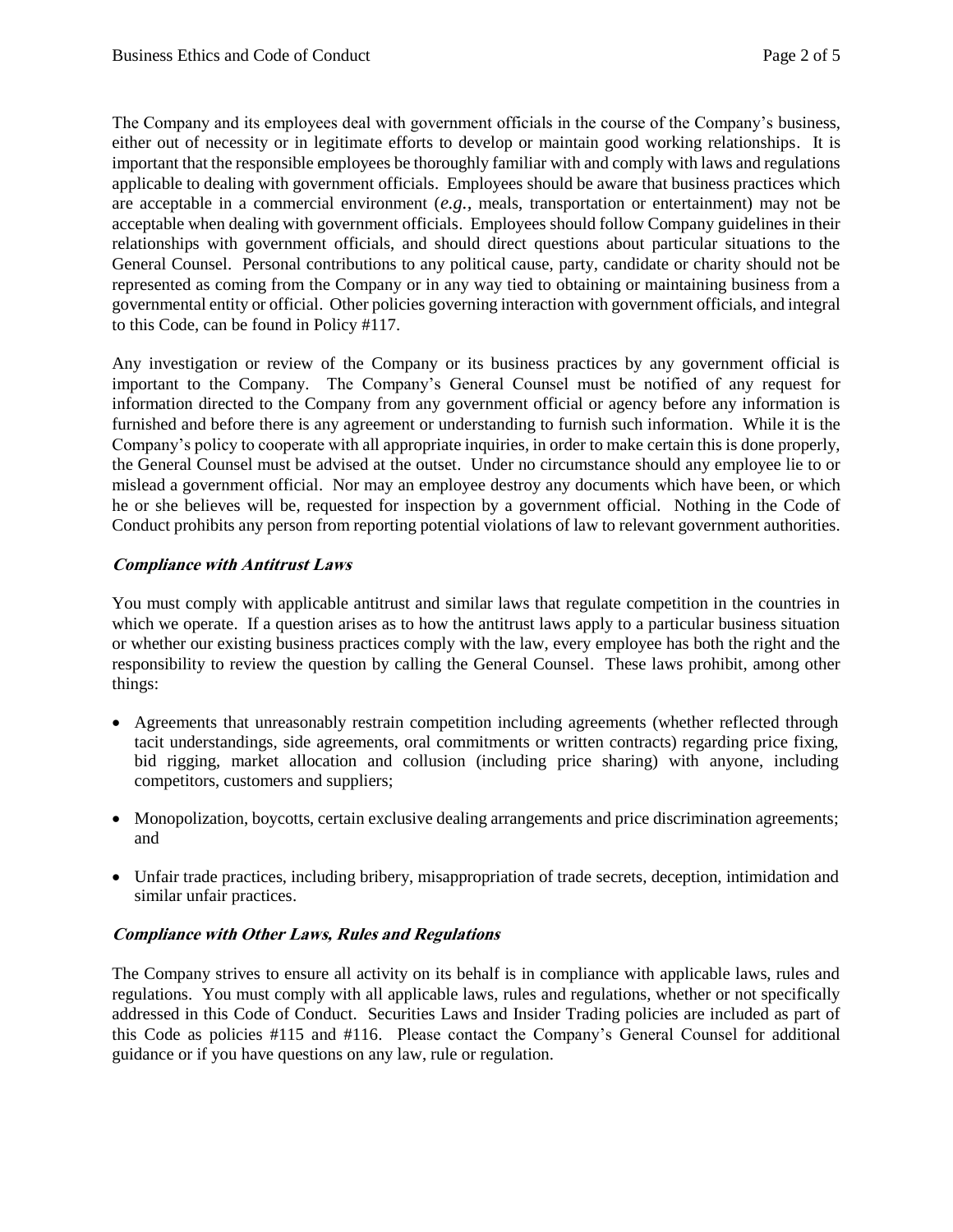# **Proceeds of Illegal Activity**

It is a crime under federal and some state money laundering statutes for any person to engage in commercial transactions with the proceeds of criminal activity knowing that the property involved is the proceeds of criminal activity, if the intent in so doing is to promote the criminal activity, conceal or disguise the source or ownership of the proceeds, avoid transaction reporting requirements or evade taxes. If a financial institution, such as a bank or loan company, or a travel agency is involved, and the transaction exceeds \$10,000, it is not even necessary that the person have the intent to promote the criminal activity, conceal or disguise it, evade taxes or avoid a reporting requirement. These statutes are not limited to cash transactions. Transactions such as payments for hotel bills, airline tickets and retail purchases that involve personal checks, company checks or wire transfers may be covered.

While it is often thought that such statutes are limited to drug money laundering, these statutes reach almost every crime that generates large amounts of money. Violations of these statutes are extremely serious and can subject a person to 20 years in prison and a fine of the greater of \$500,000 or twice the amount of money involved in each transaction.

The Company does not want to be misused by those engaged in criminal activity. Each employee is expected to be on the alert for activities indicative of drug trafficking, money laundering or other crimes. If an employee has reason to believe that a transaction involves criminal proceeds, or if the transaction otherwise appears suspicious, the employee must immediately notify his or her supervisor, report the transaction to the General Counsel, or communicate their concerns under the Company's Open Door Policy.

### **Foreign Countries**

As we expand our operations abroad, we encounter new challenges as a result of cultural differences and unfamiliar business practices. While we are bound by U.S. laws and regulations as well as Company policy, we must recognize that in many cases we are introducing our culture and methods of conducting business into different environments. When conducting business in other countries, it is imperative that we be especially sensitive to foreign legal requirements and cultural differences and make every effort to integrate our culture as smoothly as possible. For example, it may be customary in some countries to give gifts or gratuities to customers or business partners, including those working for foreign governments, but such practices may violate U.S. law or laws in countries we do business.

The Company must be careful not to knowingly enter into relationships that, directly or indirectly, expose employees to undue health and safety risks, or that use child, prison or forced labor, or other similarly exploitative practices. The Company and employees will not act illegally to secure or conduct business. The Company will adhere to all applicable legal requirements, both foreign and those in the United States, such as the Foreign Corrupt Practices Act, anti-boycott laws, export laws, and embargo/sanctions regulations.

# **Delegation of Authority**

Only employees who are specifically authorized may commit the Company to others. A "commitment" by the Company includes execution of any written agreement, the making of any oral agreement, or any other undertaking that obligates or binds the Company in any respect, whether or not it involves the payment of money. Employees must never execute a document or otherwise commit the Company unless they have clear authority to do so. You should check with your VP or the General Counsel to determine what authority limits have been delegated to you. Failure to follow this policy may subject you to prompt disciplinary action up to and including termination of employment.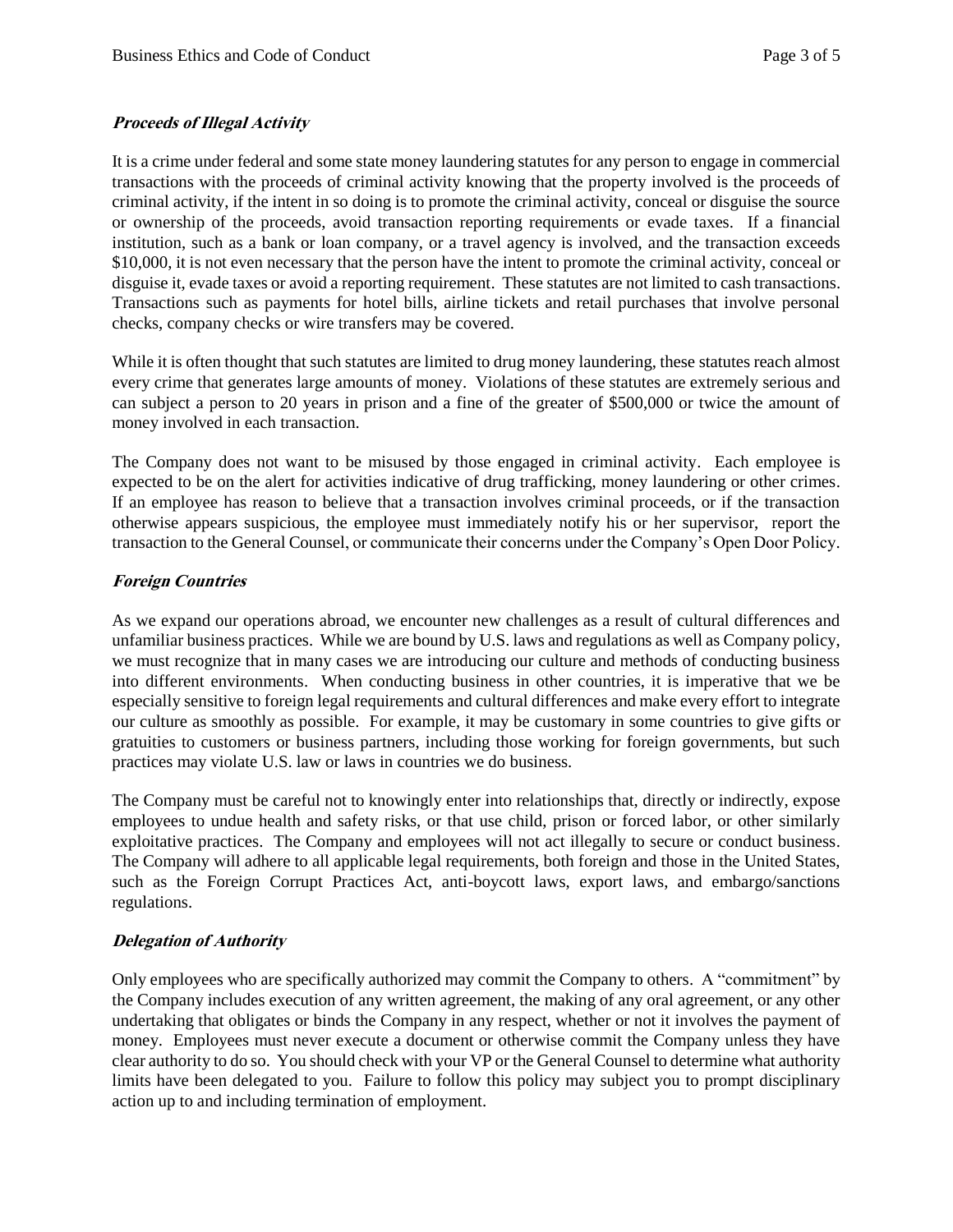### **Reporting Violations**

You must promptly report any possible violation of Company policies or violations of applicable laws, including any allegation of questionable accounting or auditing activity. Disregarding or failing to comply with this obligation could lead to prompt disciplinary action, up to and including termination of employment. [The Company forbids any retaliation against any employee who makes such a report or who assists in the processing of any claim regarding a possible violation of Company policy or applicable law. We are committed to this principle. Multiple independent channels of communications are available to employees; these are fully described in the Company's Open Door Policy (Policy #121).]

# **Investigations and Enforcement**

Reports of possible violations of Company policy or applicable law will be collected, reviewed and processed by the General Counsel. The Company may refer reports that are submitted, as it determines to be appropriate to the Board of Directors, an appropriate committee of the Board or to legal authorities. Any reports submitted that involve the Company's accounting, auditing and internal auditing controls and disclosure practices will be presented directly to the Audit committee of the Board of Directors on a periodic basis, unless immediate attention by the Audit Committee is warranted.

The Company will investigate reports of possible violations of Company policy or applicable law and, if a violation is substantiated, disciplinary action will be taken, where necessary, including appropriate sanctions for the individual(s) involved, up to and including termination of employment. Any executive officer or director suspected of having been a potential participant in a possible violation shall not be permitted to participate in any investigation or recommendation for disciplinary action or sanctions. The existence of any such investigation and the conclusions of any investigation are confidential and must not be disclosed without appropriate Company approval or as may be required by law.

Violations of Company policy or applicable law shall be addressed, which may include making a report to civil or criminal authorities for further action. In addition, the Company may, under certain circumstances, be required to disclose violations of the Code to the stockholders of the Company.

The Company may also from time to time conduct reviews to assess compliance with Company policy or applicable law. The policies concerning the reporting and review of potential violation of Company Policy or law is found in Policy #121.

### **Senior Financial Officers**

Additional guidelines and standards for the Company's principal executive officer, principal financial officers, principal accounting officer or controller, or persons performing similar functions (the "Senior Financial Officers") can be found under "Supplemental Standards for Senior Financial Officers" within the Financial and Accounting Matters policy #114.

### **Amendments and Waivers**

Only ScanSource, Inc.'s Board of Directors may amend this Code of Conduct. Only the Board of Directors or an authorized committee of the Board may waive a part of the Code. ScanSource will disclose publicly all material amendments and any waivers to the extent required by law.